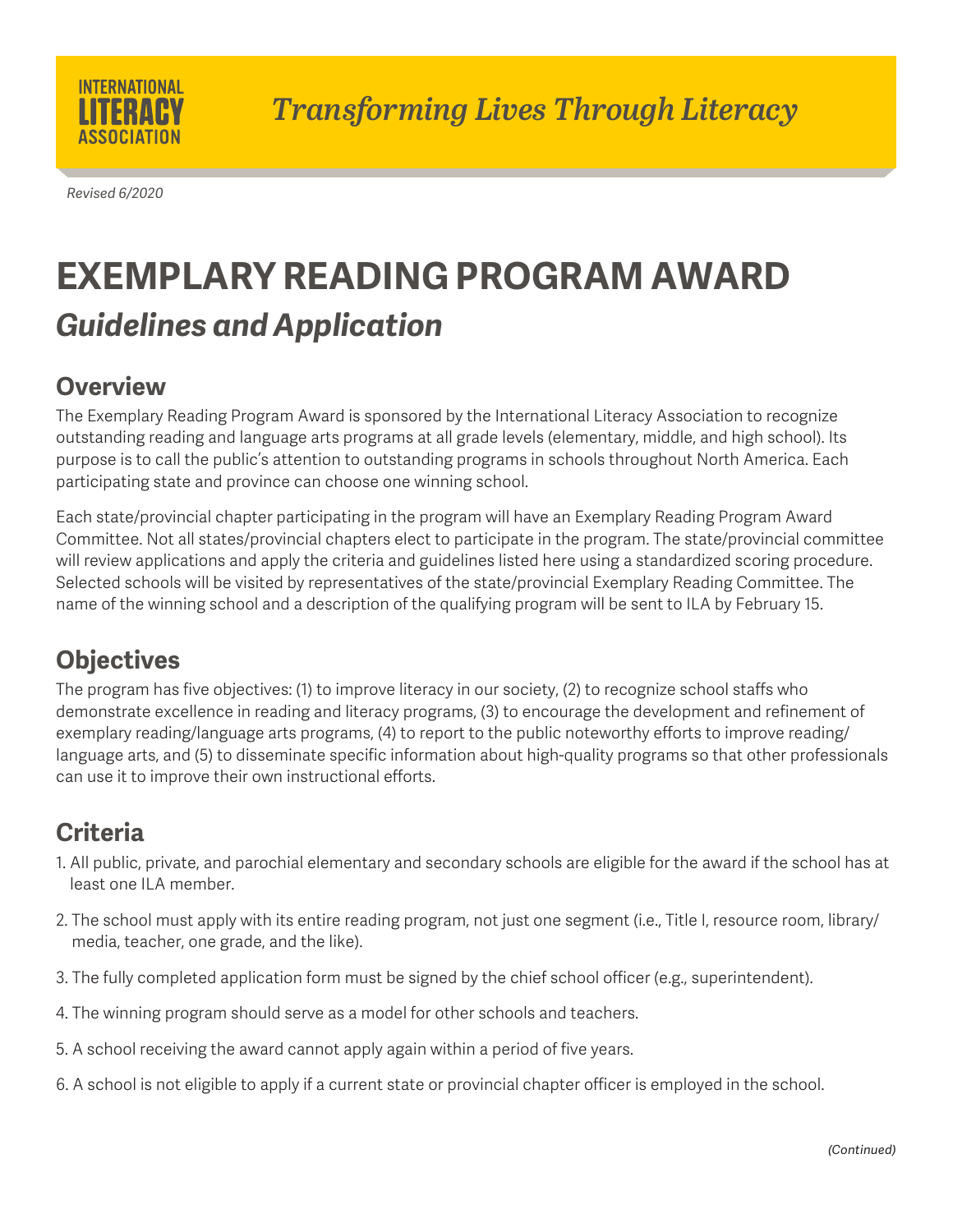### **Timeline**

- **November 15** Applications must be postmarked.
- **November 28** Applications must arrive at ILA headquarters.
- **February 1** Validated visits by state/provincial Exemplary Reading Program Award Committee members will be completed.
- ► February 15 State/provincial Exemplary Reading Program Award Committee chairs will notify ILA headquarters of winners.
- **February 28** ILA headquarters will notify recipients of the award.

## **How to Participate**

To participate in the program, complete the attached application form. Then prepare a description of your program, applying specifically the 10 guidelines listed below. The description may be in any order, as long as **all** criteria are addressed. **Please limit the description to five pages.** As part of the descriptions, please list the names and professional assignments of all those who were involved in completing the application. NOTE: Additional materials—photos and supplemental resources—can be submitted along with the application form and description, **but only in electronic format, not hardcopy**. Please include these electronic materials on a USB flash drive. Please note that materials submitted in hard copy format will not be considered as part of the application.

## **10 Guidelines to Follow**

#### *For consideration as an Exemplary Reading Program your school should demonstrate that:*

1. The reading program is consistent with sound theory, research, and practice.

- Instruction is based on current research.
- The design of the program is based on a needs assessment and includes recommendations of participants, teachers, administrators, and supervisors as an ongoing process.
- Teachers are provided time for action research, planning, executing, and reporting new ideas.
- Staff is routinely provided with information regarding valid research and current practice. Teaching strategies such as cooperative learning, whole class teaching, small group instruction, and integrated reading are used. Give three examples.
- Evidence of changes that have occurred in the program as a result of recent research is apparent.
- 2. The reading program facilitates student learning.
	- The design of the program is based on a needs assessment and includes recommendations of participants, teachers, administrators, and supervisors.
	- The program includes training that prepares teachers to observe and coach one another.
	- The program is based on what we know about children and how they learn.
	- Staff is routinely provided with information regarding valid research and best practices.
	- Time and resources for staff development are provided in and outside of the school day.
	- Teachers have opportunities to interact with other professionals regarding student learning and best instructional practices.
- 3. Students have access to a wide variety of reading materials.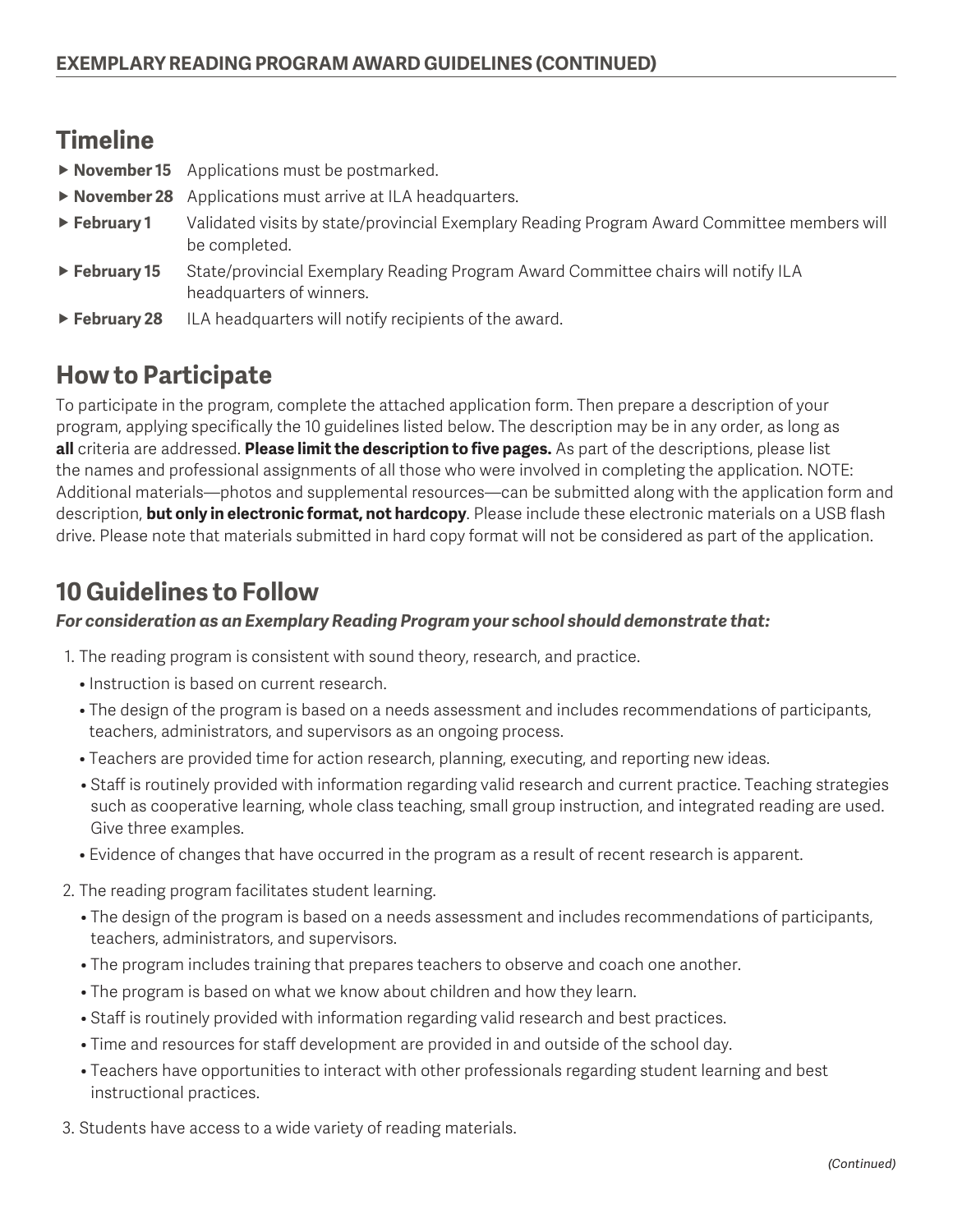- Time is provided daily for independent reading.
- There is evidence of open access to and wide use of library books. Data must be given to support usage.
- Intrinsic and extrinsic motivations to read are evident.
- Teachers and other adults read aloud to students.
- Students read and share books with their peers.
- Money is provided for books to promote recreational reading.
- Time is allowed for students to choose books from both the classroom and school library.
- There are special celebrations for reading.
- There are opportunities for teachers, administrators, and students to share reading interests.
- 4. Students demonstrate success in reading.
	- Data are used to promote continuous improvement in reading instruction.
	- Individual, as well as group, diagnosis is provided.
	- There is evidence of data regarding attitudes of faculty, parents/community, and students toward reading.
	- A variety of ongoing assessments are used.
	- Teachers take responsibility for teaching each child to read.
- 5. Comprehension strategies are taught and applied across the curriculum.
	- Comprehension strategies are taught as basic reading instructional practices.
	- A core of comprehension strategies are taught in the content areas.
	- There is evidence of direct reading instruction in the content areas.
- 6. Listening, speaking, viewing, and writing are integrated into and support the reading program.
	- There are at least three indicators of an integrated reading program.
	- The school has allocated time for reading.
	- Literature is used beyond the basal reading in a reading program (i.e., literature-based, novels as part of the program, etc.)
	- Children write books and share them with other students.
	- There are extended activities that combine literature and language arts.
- 7. Administrators and teachers provide leadership and vision for the building and/or district reading program.
	- Administrators
	- analyze and use evaluation data
	- assist with evolvement of classroom reading program
	- provide human and material resources to attain district/school reading program goals
	- provide time, encouragement, and resources for teachers to participate in professional development activities
- 8. The school and/or district offer support services to the program.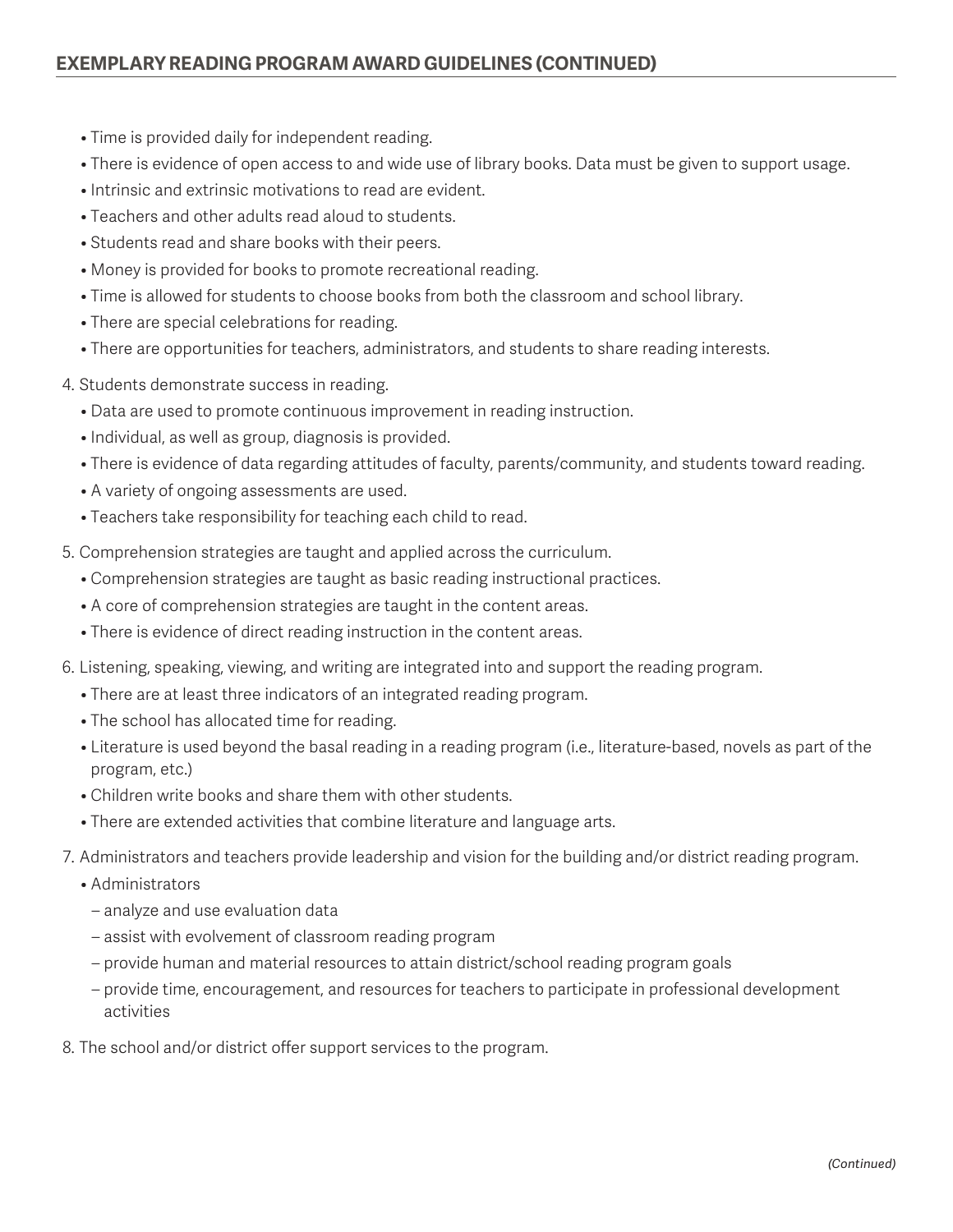- Special services are provided for students with reading difficulties
- The reading staff members are certified and trained in reading instruction and development
- Focus is placed on early intervention of at-risk students who are beginning to learn to read
- Enrichment programs are provided for the more advanced readers
- 9. Literacy activities occur outside of school.
	- Reading assignments are provided for students
	- Library assignments such as research, outlining, studying, reading books, etc., are evident
	- There are at least four indicators of literacy activities that occur outside of school
- 10. The community, including parents, is involved in the reading program.
	- School involves volunteers in a variety of ways
	- Community advisory groups provide input into the reading program
	- The community is kept informed through various means of communication
	- The business community is involved through such avenues as community-school partnerships, business partnerships, volunteers, tutoring, etc.
	- Parents are informed of child's progress through a variety of methods
	- Parents are a part of recreational reading programs
	- The school provides support for parents and provides family literacy experiences

#### **Send your application form and program description to**

### *Applications must be postmarked by November 15 and arrive at ILA headquarters by November 28.*

Exemplary Reading Program Award International Literacy Association PO Box 8139 Newark, DE 19714-8139 USA chapters@reading.org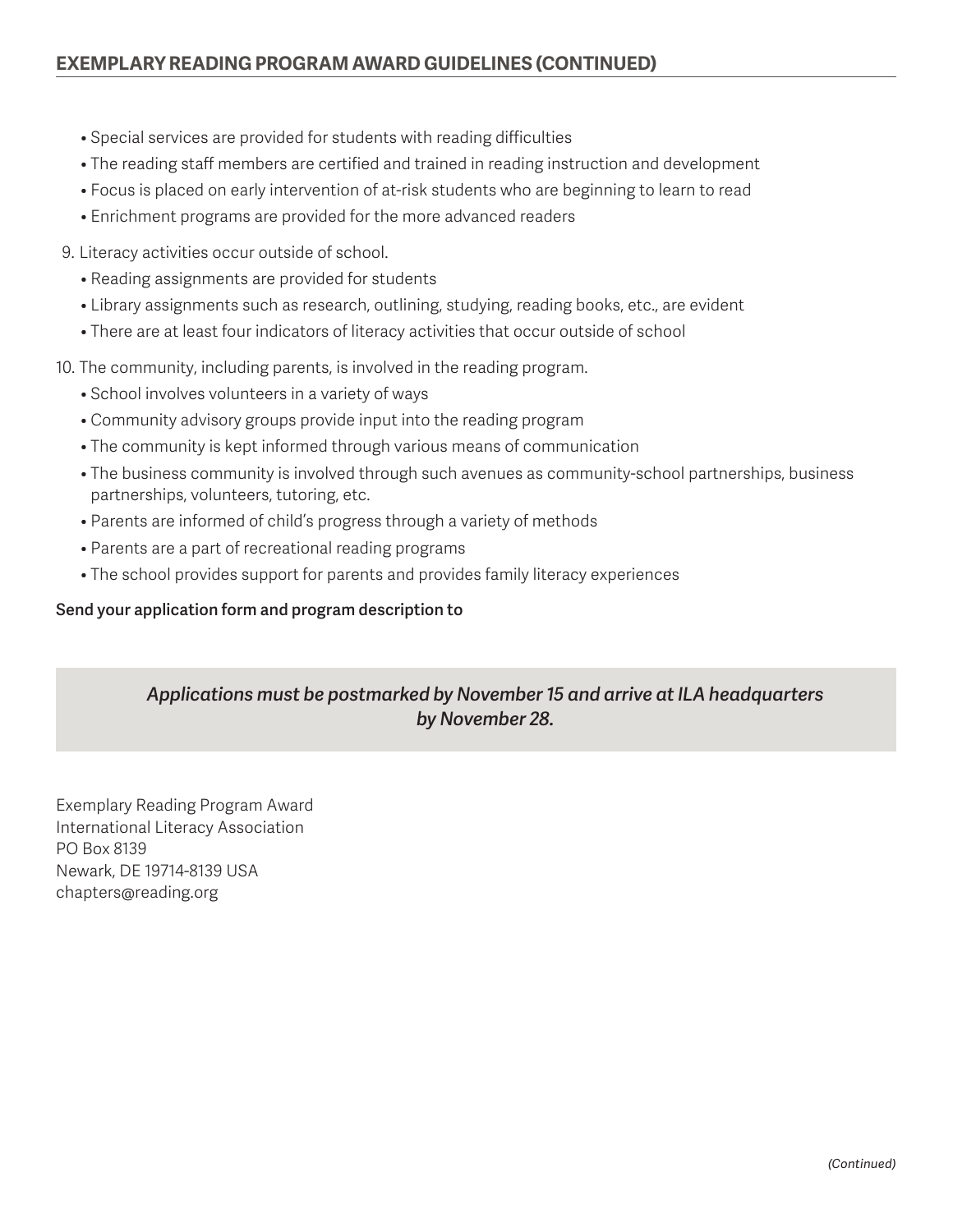### Year \_\_\_\_\_\_\_\_\_\_\_\_\_\_\_\_\_\_\_\_\_\_\_\_\_\_\_\_

### 1. Location of the Exemplary Reading Program

| School Name                                                                                                        | Principal's Name |                                                          |  |
|--------------------------------------------------------------------------------------------------------------------|------------------|----------------------------------------------------------|--|
| <b>Street Address</b>                                                                                              | Phone            |                                                          |  |
| City, State/Province, and Zip/Postal Code                                                                          | E-mail           |                                                          |  |
| Principal's Signature (This signature must be included in order for application to be complete.)                   |                  |                                                          |  |
| 2. School District                                                                                                 |                  |                                                          |  |
| <b>School District Name</b>                                                                                        |                  | Administrator's Name (e.g., Superintendent or Principal) |  |
| <b>Street Address</b>                                                                                              | Phone            |                                                          |  |
| City, State/Province, and Zip/Postal Code                                                                          | E-mail           |                                                          |  |
| Administrator's Signature (This signature must be included in order for application to be complete.)               |                  |                                                          |  |
| 3. ILA Member in the School                                                                                        |                  |                                                          |  |
|                                                                                                                    |                  |                                                          |  |
| Name<br>(Current ILA membership # must be included in order for application to be complete.)                       | ILA Membership # | Exp. Date                                                |  |
| 4. Contact Person (the name of the individual to be contacted regarding this application)                          |                  |                                                          |  |
|                                                                                                                    | E-mail           |                                                          |  |
| Name                                                                                                               |                  |                                                          |  |
| Position                                                                                                           |                  |                                                          |  |
| 5. Demographic Information                                                                                         |                  |                                                          |  |
| a. Is the school $\qquad \qquad$ Public $\qquad \qquad$ Private $\qquad \qquad$ Charter (please check one $\vee$ ) |                  |                                                          |  |
|                                                                                                                    |                  |                                                          |  |
| c. Approximate ethnic background of students in the school                                                         |                  |                                                          |  |
| ______ % Asian American     _____ % African American     _____ % Caucasian                                         |                  |                                                          |  |
| ______ % Hispanic _________ % Native American _______ % Other                                                      |                  |                                                          |  |
|                                                                                                                    |                  |                                                          |  |